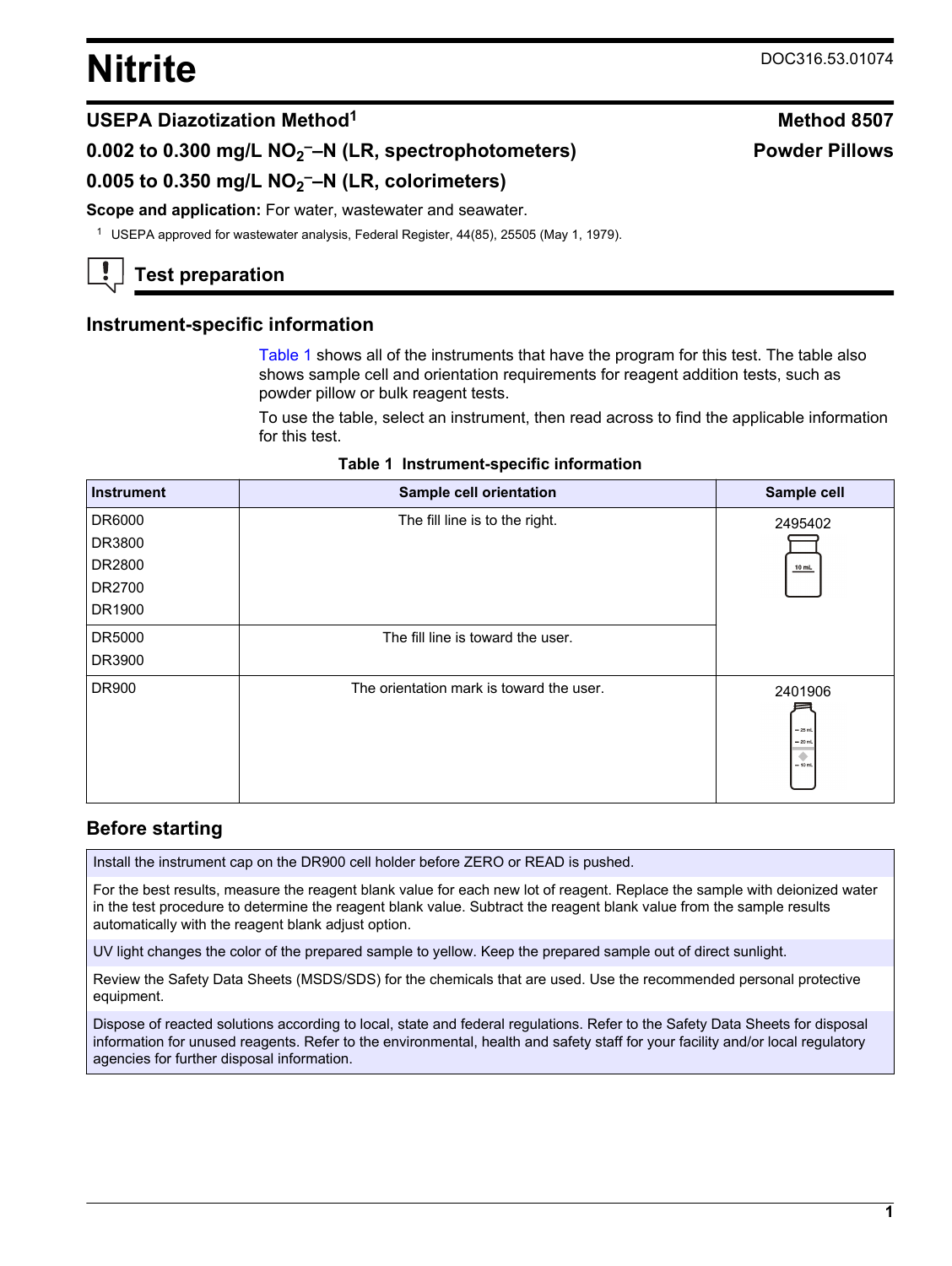### **Items to collect**

| <b>Description</b>                                                                                                                     | Quantity |
|----------------------------------------------------------------------------------------------------------------------------------------|----------|
| NitriVer <sup>®</sup> 3 Reagent Powder Pillows, 10 mL                                                                                  |          |
| Sample cells. (For information about sample cells, adapters or light shields, refer to Instrument-<br>specific information on page 1.) |          |

Refer to [Consumables and replacement items](#page-3-0) on page 4 for order information.

### **Sample collection and storage**

- Collect samples in clean glass or plastic bottles.
- To preserve samples for later analysis, keep the samples at or below 6 °C (43 °F) for up to 48 hours.
- Let the sample temperature increase to room temperature before analysis.

# **Test procedure**



**1.** Start program **371 N, Nitrite LR PP**. For information about sample cells, adapters or light shields, refer to [Instrument](#page-0-0)[specific information](#page-0-0) on page 1.



**2. Prepare the sample:** Fill a sample cell with 10 mL of sample.



**3.** Add the contents of one NitriVer 3 Reagent Powder Pillow.



**4.** Swirl to mix. A pink color shows if nitrite is present in the sample.



**5.** Start the instrument timer. A 20‑minute reaction time starts.



**6. Prepare the blank:** When the timer expires, fill a second sample cell with 10 mL of sample.



**7.** Clean the blank sample cell.



**8.** Insert the blank into the cell holder.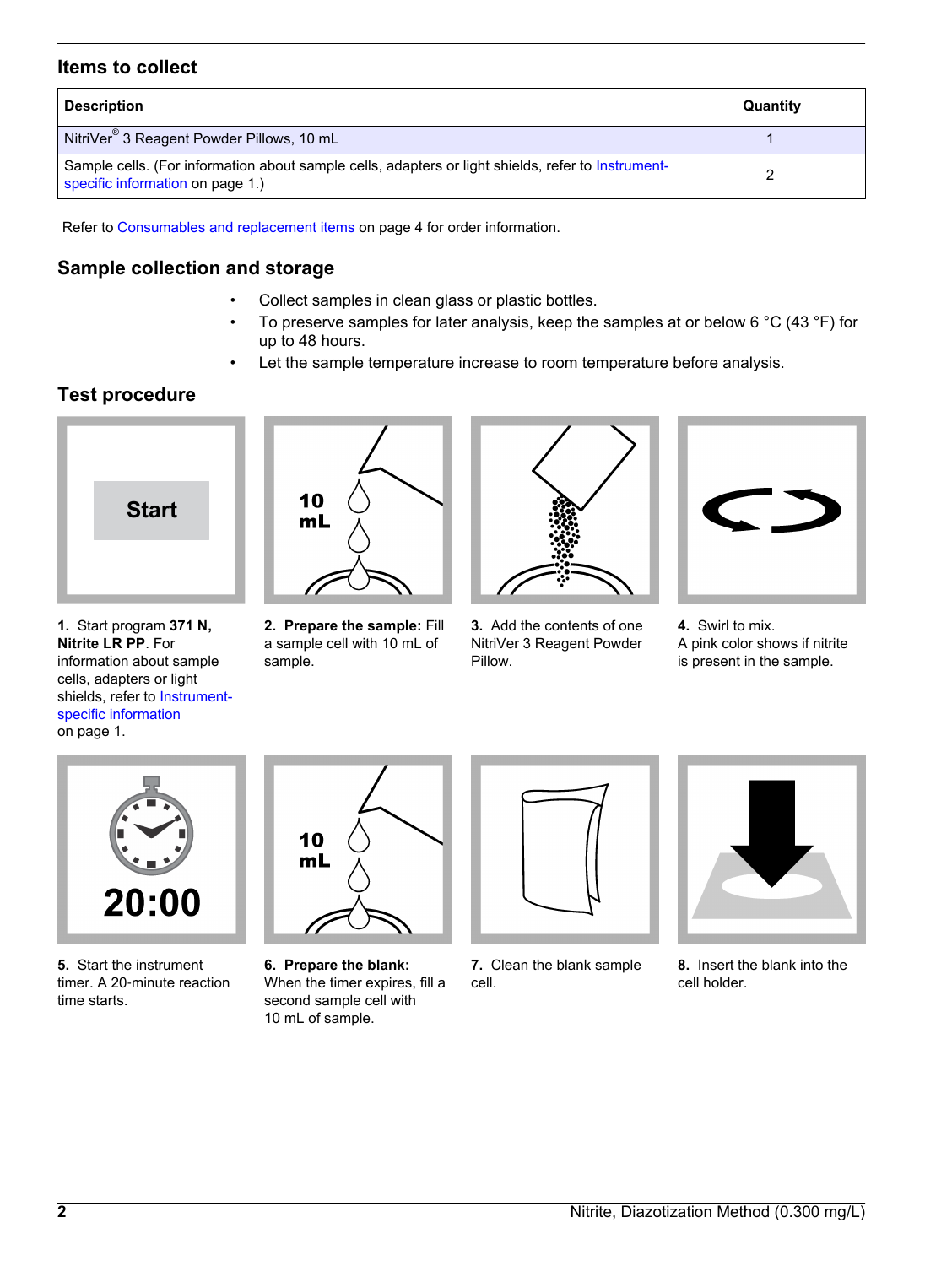



**10.** Clean the prepared

sample cell.



**11.** Insert the prepared sample into the cell holder.



**12.** Push **READ**. Results show in mg/L  $NO<sub>2</sub>$ -N.

# **Interferences**

**9.** Push **ZERO**. The display shows  $0.000$  mg/L  $NO<sub>2</sub>$  --N.

| <b>Interfering substance</b>                | Interference level                                                                                                                                                                                                                    |
|---------------------------------------------|---------------------------------------------------------------------------------------------------------------------------------------------------------------------------------------------------------------------------------------|
| Antimonous ions                             | Interfere by causing precipitation                                                                                                                                                                                                    |
| Auric ions                                  | Interfere by causing precipitation                                                                                                                                                                                                    |
| Bismuth ions                                | Interfere by causing precipitation                                                                                                                                                                                                    |
| Chloroplatinate ions                        | Interfere by causing precipitation                                                                                                                                                                                                    |
| Cupric ions                                 | Cause low results                                                                                                                                                                                                                     |
| Ferric ions                                 | Interfere by causing precipitation                                                                                                                                                                                                    |
| Ferrous ions                                | Cause low results                                                                                                                                                                                                                     |
| Lead ions                                   | Interfere by causing precipitation                                                                                                                                                                                                    |
| Mercurous ions                              | Interfere by causing precipitation                                                                                                                                                                                                    |
| Metavanadate ions                           | Interfere by causing precipitation                                                                                                                                                                                                    |
| Nitrate                                     | Very high levels of nitrate (>100 mg/L nitrate as N) appear to undergo a slight<br>amount of reduction to nitrite, either spontaneously or during the course of the test.<br>A small amount of nitrite will be found at these levels. |
| Silver ions                                 | Interfere by causing precipitation                                                                                                                                                                                                    |
| Strong oxidizing and reducing<br>substances | Interfere at all levels                                                                                                                                                                                                               |
| Interference from direct sunlight           | UV light changes the color of the prepared sample to yellow. Keep the prepared<br>sample out of direct sunlight.                                                                                                                      |

# **Accuracy check**

#### **Standard solution method**

Use the standard solution method to validate the test procedure, the reagents and the instrument.

Items to collect:

- 0.150 mg/L NO<sub>2</sub><sup>-</sup>-N standard solution (Nitrite standard solutions are difficult to prepare. Use the instructions in Standard Methods for the Examination of Water and Wastewater, Method  $4500 - NO<sub>2</sub> - B$ )
- **1.** Use the test procedure to measure the concentration of the standard solution.
- **2.** Compare the expected result to the actual result.

*Note: The factory calibration can be adjusted slightly with the standard calibration adjust option so that the instrument shows the expected value of the standard solution. The adjusted calibration is then used for all test results. This adjustment can increase the test accuracy when there are small variations in the reagents or instruments.*